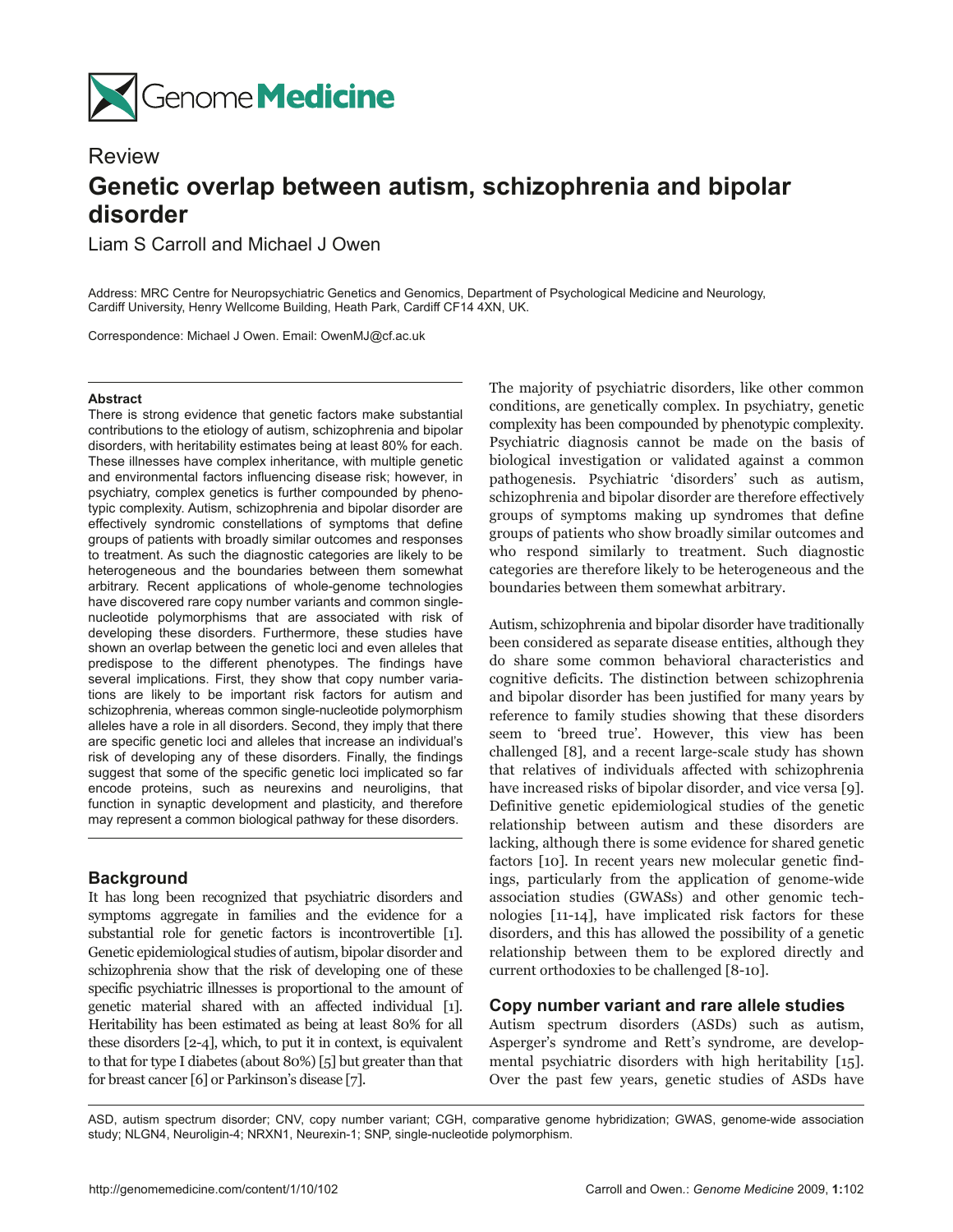consistently identified rare and *de novo* point mutations and large structural variants present in genes encoding interacting synaptic proteins [16]. Such studies have reported co-segregation of putative high-risk alleles (such as deletions or point mutations) with ASDs or performed so-called 'burden analysis', in which different alleles of a particular gene are aggregated and the frequency in cases compared with that in controls. Initial studies of ASDs using small samples found rare missense point and structural mutations (such as copy number variants, CNVs) in the X-linked Neuroligin-3 and Neuroligin-4 (*NLGN4*) genes [17-19]. Neuroligins are a family of postsynaptic proteins that bind trans-synaptically to a family of pre-synaptic proteins called neurexins. Although these findings were interesting, incomplete penetrance of the mutations and lack of power made the results equivocal. However, missense mutations were subsequently identified in the Neurexin-1 (*NRXN1*) gene at a high frequency in individuals with autism [20]. These suggestive findings have been augmented by the results of recent genomic studies discussed below.

Traditional karyotyping, GWASs and comparative genome hybridization (CGH) analyses have been used to identify large chromosomal structural losses (deletions) and gains (duplications) in individuals with ASDs [21-24]. A burden analysis study of approximately 200 affected individuals identified two translocation events at *NRXN1* in separate samples, one disrupting the coding sequence and the other lying 5' to the gene [24]. A further study of over 1,000 pedigrees using approximately 10,000 single-nucleotide polymorphisms (SNPs) identified a 300 kb deletion of coding exons of *NRXN1* co-segregating with autism [22].

Genome-wide analyses have also implicated further related and interacting synaptic protein-coding genes in the etiology of ASDs. First, a study of 427 ASD cases using approximately 500,000 SNPs identified a 6 Mb *de novo* deletion encompassing *NLGN4* [23] and a 270 kb deletion at *SHANK3*. *SHANK3* encodes a post-synaptic protein that indirectly binds to neuroligins. Second, burden analyses revealed a high frequency of point mutations of *SHANK3*  in ASD cases [25,26]. Third, *CNTNAP2*, which encodes a member of the neurexin family that resides in the juxtaparanodal region of myelinated neurons [27], shows evidence for common-allele association with ASDs [28,29] as well as an increased burden of rare protein-coding mutations [30] and large *de novo* deletions [31,32].

The evidence implicating synaptic cell adhesion molecules and their related proteins in ASDs is strong. Data implicating them in schizophrenia is now arguably even stronger. A whole-genome screen for large chromosomal abnormalities using array-CGH performed in 93 individuals with schizophrenia identified a hemizygous loss at *NRXN1* in one case [33]. The deletion of exon 1 was also present in

an affected sibling and no deletions of *NRXN1* were observed in 372 controls, suggesting that the allele may be pathogenic. The same study also found a large (1.4 Mb) *de novo* duplication event in an individual with an ASD that spanned *APBA2*; this is an intriguing result given that the gene encodes a protein (MINT2) that binds to intracellular domains of neurexins [33]. Further to this, an independent CGH study identified rare deletions of *NRXN1* in monozygotic twins both diagnosed with early-onset schizophrenia [34].

Higher-density, lower-cost genome-wide screens using GWAS technologies have made it feasible to screen many thousands of individuals for smaller copy number variations. Using over 300,000 probes across the genome assayed in approximately 3,000 European cases and 10 times as many European controls, burden analysis revealed many deletions at the *NRXN1* locus [35]. The authors [35] reported a significant excess of protein-coding deletions present in cases, a finding that is replicated in a similar analysis performed on an independent sample of approximately 3,000 cases of European descent and 3,000 controls [36] and also in two further studies using smaller sample sizes [37,38]. So far, no data implicating neuroligins and shanks in schizophrenia have been reported. However, hemizygosity of the *CNTNAP2* gene, which encodes a member of the neurexin family, contactin-associated protein-like 2 (CASPR2), has been reported in schizophrenia [36,39] and also in individuals with mental retardation [39].

Although the available data provide relatively strong evidence that disruption of the Neurexin-1 locus (*NRXN1*) is a risk factor for schizophrenia [40] and ASDs [22,24], evidence in relation to bipolar disorder is lacking. This might reflect the relative paucity of studies addressing this hypothesis, but it could be the result of a discontinuity between bipolar disorder and schizophrenia in relation to the role of CNVs (see below).

The recent application of genome-wide technologies has shown that the burden of large, rare CNVs is increased in schizophrenia when compared with controls, and that this implicates specific loci [34,36,41,42]. Studies of such magnitude have not yet been performed for ASDs, although there is evidence for the involvement of specific CNVs [43]. In contrast, there is evidence that the global burden of duplications or deletions in bipolar disorder is substantially less than for schizophrenia and ASDs [44,45]. Specific deletions associated with schizophrenia include those at 22q11.2, 1q21.1 and 15q13.3, and these have also been found in association with mental retardation, autism and attention deficit hyperactivity disorder [36,41,46-50] while that at 15q13.3 has also been implicated in idiopathic generalized epilepsy [51]. Therefore, just as for *NRXN1*  deletions, it is apparent that these large CNVs confer risk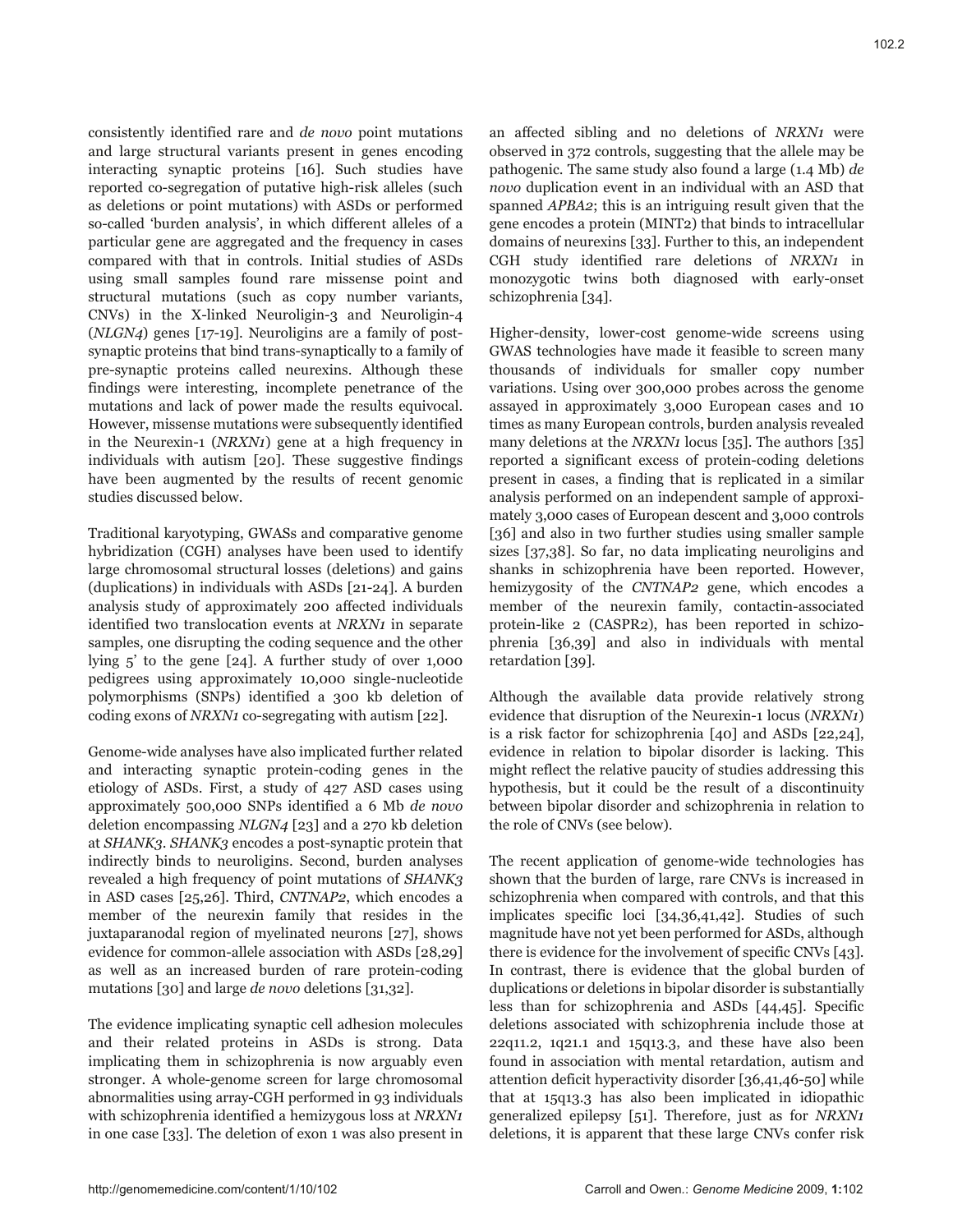of a range of neurodevelopmental phenotypes, including autism, mental retardation and schizophrenia. However, similar evidence is lacking for bipolar disorder and there is a suggestion that CNVs might have a less prominent role in this phenotype.

## **Genome-wide association studies**

The advent of the GWAS has allowed most of the common SNP variation in the human genome to be tested for association [52] and the first wave of such studies has been reported for schizophrenia [11,13,14,38,53], bipolar disorder [54-56] and autism [57]. Several loci have been implicated at genome-wide levels of statistical significance for schizophrenia [11,13,14,53], including *ZNF804A* (encoding a protein with zinc finger and nucleic acid binding domains) [11] and the major histocompatibility complex (MHC) region [13,14,53]. These studies have also provided strong evidence for genetic overlap between schizophrenia and bipolar disorder [13,58]. However, these associations implicate common alleles with small effects, and findings from GWASs do not yet clearly suggest a specific biological process. So far there have been no systematic comparisons of GWAS data for ASDs with those from schizophrenia or bipolar disorder. However, intriguing associations have been reported at voltage-gated calcium channel genes across all these phenotypes [56,58-60]. Furthermore, there have been recent reports of association for common alleles at several GABA receptor genes in a subtype of bipolar disorder and schizophrenia [61,62], which implicate loci also reported as associated with ASDs [23,63-65].

## **A biological process disrupted across traditional diagnostic boundaries?**

The evidence for involvement of neurexins (*NRXN1*), neuroligins (*NLGN4*) and related proteins such as shanks (*SHANK3*), MINT2 (*A2BP1*) and CASPR2 (*CNTNAP2*) in ASDs is substantial and growing. There is also strong evidence implicating some of these genes in schizophrenia, although not all of them have been examined. Given this overlap, it is possible that the genes may be exerting their effects through a biological pathway common to both disorders.

The neurexins are a family of transmembrane proteins that have extracellular, membranous and intracellular domains [16,66,67]. Neurexins can be divided into two groups,  $\alpha$ and β neurexins; both are encoded by three genes. The neurexins are primarily expressed in neurons, where they are known as pre-synaptic heterophilic adhesion molecules, and they typically bind across the synapse to neuroligins. The neuroligins represent a similar class of proteins to neurexins and the binding of the two types of molecule to each other is controlled by alternative splicing. The intracellular domains of neurexins (and neuroligins) bind scaffolding proteins and assemble large molecular complexes that are known to link to synaptic systems such

as receptors, ion channels and vesicle release machinery [16,66,67].

Neurexins are best known for their ability to promote cell adhesion and synaptogenesis when neuroligins are present on the neighboring cell [16,66,67]. Even in non-neuronal cell lines, their expression promotes the generation of synapse-like machinery, such as vesicles. It seems that neurexins and neuroligins are necessary for both excitatory and inhibitory synaptogenesis, and possibly in functional synapse maturation. It has been hypothesized that neurexins and neuroligins are involved in the promiscuous generation of many synapses, before their activitydependent pruning [16,66,67]. However, multiple neurexin gene knockout studies in mice seem to contradict this and suggest that the neurexin-neuroligin complex is not essential for synapse formation but for synapse function. Deletions of α-Neurexin result in increased lethality, normal synapse number and gross anatomy but severely impaired synaptic functioning, a pattern strikingly similar to neuroligin gene knockouts [16,66,67]. Such biological roles fit with hypotheses of the etiology of autism and schizophrenia in which a neurodevelopmental insult and adult imbalance in excitatory and inhibitory neurotransmission occur in the absence of overt macro-pathology.

*SHANK3* is implicated in autism by several lines of evidence [23,25,26,68-70] and functions as a post-synaptic scaffolding protein that binds indirectly to neuroligins, forming a potentially functional circuit of neurexinneuroligin-Shank that is dysregulated in ASDs. The involvement of α-neurexins in pre-synaptic neurotransmission suggests a functional link with voltage-gated calcium channels [71,72], which are integral to presynaptic function and plasticity and have been implicated to be involved in autism, schizophrenia and bipolar disorder [56,58-60,73].

Therefore, the evidence from ASDs, schizophrenia and bipolar disorder suggests a convergence on specific processes involved in the development and regulation of synaptic transmission. Further work on the biology of neurexins, neuroligins and related proteins is certainly required and it seems likely that the pathogenic roles of these proteins will be illuminated by further human genetic studies.

## **Conclusions**

Whole-genome studies of many thousands of affected individuals are uncovering evidence for genetic overlap between autism, schizophrenia and bipolar disorder. Studies of CNVs and other rare alleles have found overlap between autism and schizophrenia, whereas those of common SNP variants have shown overlap between schizophrenia and bipolar disorder. These findings suggest that schizophrenia, autism and other neurodevelopmental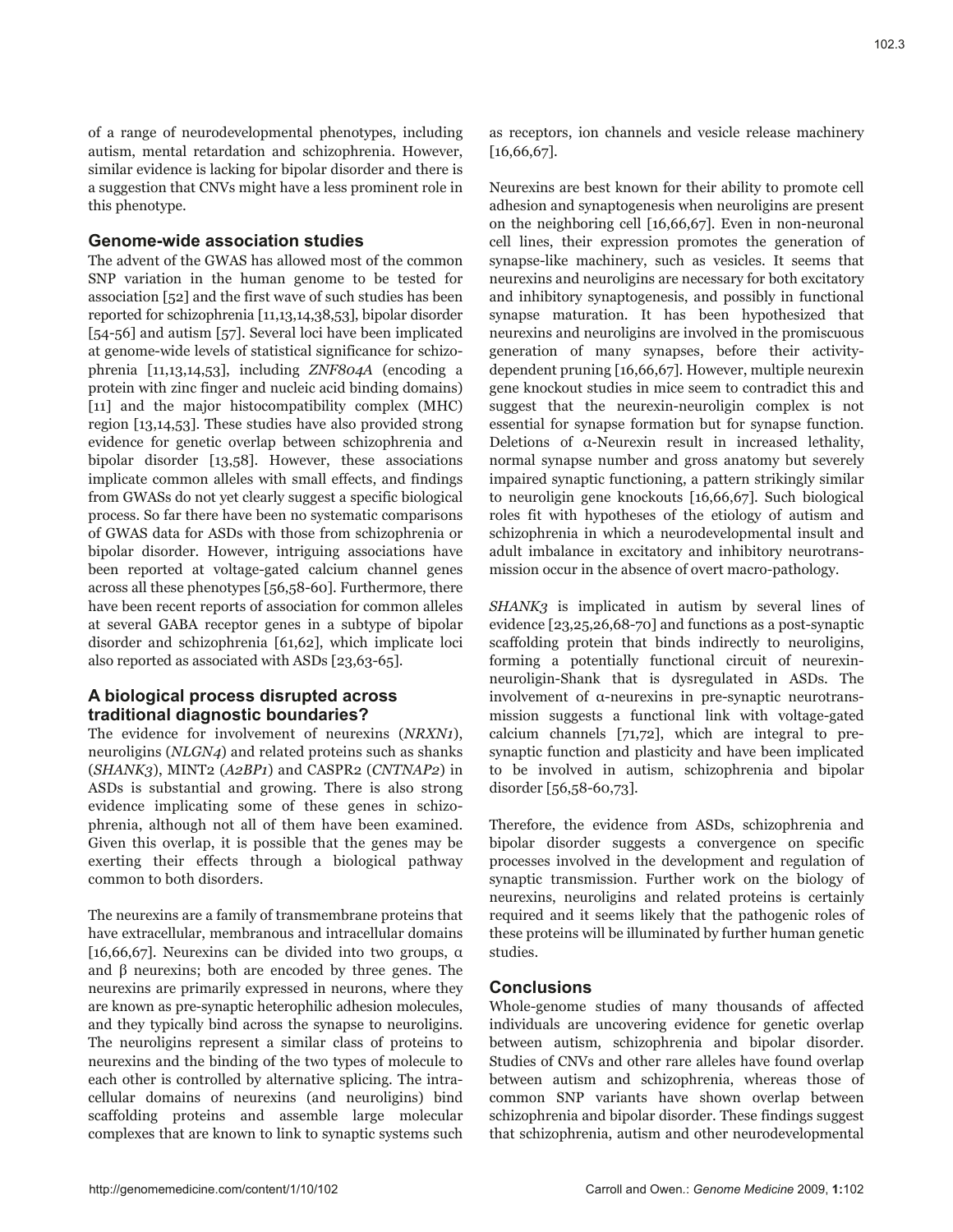disorders may share underlying pathogenic mechanisms and challenges the view that these are completely unrelated diagnostic entities. The findings also support the view that schizophrenia has a stronger neurodevelopmental component than bipolar disorder and suggest that it lies on a gradient of decreasing neurodevelopmental impairment between syndromes such as mental retardation and autism, on one hand, and bipolar disorder on the other [74].

The identification of rare and common alleles predisposing to prototypically distinct psychiatric disorders provides challenges for the ways in which such disorders are diagnosed and researched. We have argued on the basis of recent genetic data that these findings point to common pathophysiological mechanisms, and this is now an important area for future research. We have based this conclusion on the fact that several rare CNVs, including deletions of *NRXN1*, are associated with mental retardation, autism and schizophrenia, and on the overlap in common risk alleles seen between schizophrenia and bipolar disorder [11-13]. We do not propose that the disorders are the same phenomenologically, and we accept that there may be many genetic and environmental risk factors not shared between the phenotypes.

It is clear that much future work is required and equally clear that this should not be constrained by current categorical diagnostic systems. Such studies should explore the relationship of genes and other biological variables to dimensional measures of key domains of psychopathology across current diagnostic categories. We have previously argued the need to undertake such endeavors across the functional psychoses of schizophrenia and bipolar disorder [8]. However, recent data point to the need to consider a broader clinical spectrum that includes also autism and mental retardation/cognitive impairment [74].

## **Competing interests**

The authors declare that they have no competing interests.

## **Authors' contributions**

Both authors contributed equally to the preparation of this manuscript.

## **References**

- 1. McGuffin P, Owen MJ, Gottesman II: *Psychiatric Genetics & Genomics*. 1st edn. Oxford: Oxford University Press; 2002.
- 2. Freitag CM: **The genetics of autistic disorders and its clinical relevance: a review of the literature.** *Mol Psychiatry* 2007, **12:**2-22.
- 3. McGuffin P, Rijsdijk F, Andrew M, Sham P, Katz R, Cardno A: **The heritability of bipolar affective disorder and the genetic relationship to unipolar depression.** *Arch Gen Psychiatry* 2003, **60:**497-502.
- 4. Cardno AG, Gottesman II: **Twin studies of schizophrenia: from bow-and-arrow concordances to star wars Mx and functional genomics.** *Am J Med Genet* 2000, **97:**12-17.
- 5. Hyttinen V, Kaprio J, Kinnunen L, Koskenvuo M, Tuomilehto J: **Genetic liability of type 1 diabetes and the onset age**

**among 22,650 young Finnish twin pairs: a nationwide follow-up study.** *Diabetes* 2003, **52:**1052-1055.

- 6. Locatelli I, Lichtenstein P, Yashin AI: **The heritability of breast cancer: a Bayesian correlated frailty model applied to Swedish twins data.** *Twin Res* 2004, **7:**182-191.
- 7. Vaughan JR, Davis MB, Wood NW: **Genetics of Parkinsonism: a review.** *Ann Hum Genet* 2001, **65:**111-126.
- 8. Craddock N, O'Donovan MC, Owen MJ: **The genetics of schizophrenia and bipolar disorder: dissecting psychosis.**  *J Med Genet* 2005, **42:**193-204.
- 9. Lichtenstein P, Yip BH, Bjork C, Pawitan Y, Cannon TD, Sullivan PF, Hultman CM: **Common genetic determinants of schizophrenia and bipolar disorder in Swedish families: a population-based study.** *Lancet* 2009, **373:**234-239.
- 10. Rzhetsky A, Wajngurt D, Park N, Zheng T: **Probing genetic overlap among complex human phenotypes.** *Proc Natl Acad Sci USA* 2007, **104:**11694-11699.
- 11. O'Donovan MC, Craddock N, Norton N, Williams H, Peirce T, Moskvina V, Nikolov I, Hamshere M, Carroll L, Georgieva L, Dwyer S, Holmans P, Marchini JL, Spencer CC, Howie B, Leung HT, Hartmann AM, Moller HJ, Morris DW, Shi Y, Feng G, Hoffmann P, Propping P, Vasilescu C, Maier W, Rietschel M, Zammit S, Schumacher J, Quinn EM, Schulze TG, *et al.*: **Identification of loci associated with schizophrenia by genome-wide association and follow-up.** *Nat Genet* 2008, **40:**1053-1055.
- 12. O'Donovan MC, Craddock NJ, Owen MJ: **Genetics of psychosis; insights from views across the genome.** *Hum Genet* 2009, **126:**3-12.
- 13. Purcell SM, Wray NR, Stone JL, Visscher PM, O'Donovan MC, Sullivan PF, Sklar P: **Common polygenic variation contributes to risk of schizophrenia and bipolar disorder.** *Nature* 2009, **460:**748-752.
- 14. Stefansson H, Ophoff RA, Steinberg S, Andreassen OA, Cichon S, Rujescu D, Werge T, Pietilainen OP, Mors O, Mortensen PB, Sigurdsson E, Gustafsson O, Nyegaard M, Tuulio-Henriksson A, Ingason A, Hansen T, Suvisaari J, Lonnqvist J, Paunio T, Borglum AD, Hartmann A, Fink-Jensen A, Nordentoft M, Hougaard D, Norgaard-Pedersen B, Bottcher Y, Olesen J, Breuer R, Moller HJ, Giegling I, *et al.*: **Common variants conferring risk of schizophrenia.** *Nature* 2009, **460:** 744-747.
- 15. Veenstra-Vanderweele J, Christian SL, Cook EH Jr: **Autism as a paradigmatic complex genetic disorder.** *Annu Rev Genomics Hum Genet* 2004, **5:**379-405.
- 16. Sudhof TC: **Neuroligins and neurexins link synaptic function to cognitive disease.** *Nature* 2008, **455:**903-911.
- 17. Jamain S, Quach H, Betancur C, Rastam M, Colineaux C, Gillberg IC, Soderstrom H, Giros B, Leboyer M, Gillberg C, Bourgeron T: **Mutations of the X-linked genes encoding neuroligins NLGN3 and NLGN4 are associated with autism.**  *Nat Genet* 2003, **34:**27-29.
- 18. Laumonnier F, Bonnet-Brilhault F, Gomot M, Blanc R, David A, Moizard MP, Raynaud M, Ronce N, Lemonnier E, Calvas P, Laudier B, Chelly J, Fryns JP, Ropers HH, Hamel BC, Andres C, Barthelemy C, Moraine C, Briault S: **X-linked mental retardation and autism are associated with a mutation in the NLGN4 gene, a member of the neuroligin family.** *Am J Hum Genet* 2004, **74:**552-557.
- 19. Yan J, Oliveira G, Coutinho A, Yang C, Feng J, Katz C, Sram J, Bockholt A, Jones IR, Craddock N, Cook EH Jr, Vicente A, Sommer SS: **Analysis of the neuroligin 3 and 4 genes in autism and other neuropsychiatric patients.** *Mol Psychiatry* 2005, **10:**329-332.
- 20. Feng J, Schroer R, Yan J, Song W, Yang C, Bockholt A, Cook EH Jr, Skinner C, Schwartz CE, Sommer SS: **High frequency of neurexin 1beta signal peptide structural variants in patients with autism.** *Neurosci Lett* 2006, **409:**10-13.
- 21. Sebat J, Lakshmi B, Malhotra D, Troge J, Lese-Martin C, Walsh T, Yamrom B, Yoon S, Krasnitz A, Kendall J, Leotta A, Pai D, Zhang R, Lee YH, Hicks J, Spence SJ, Lee AT, Puura K, Lehtimaki T, Ledbetter D, Gregersen PK, Bregman J, Sutcliffe JS, Jobanputra V, Chung W, Warburton D, King MC, Skuse D,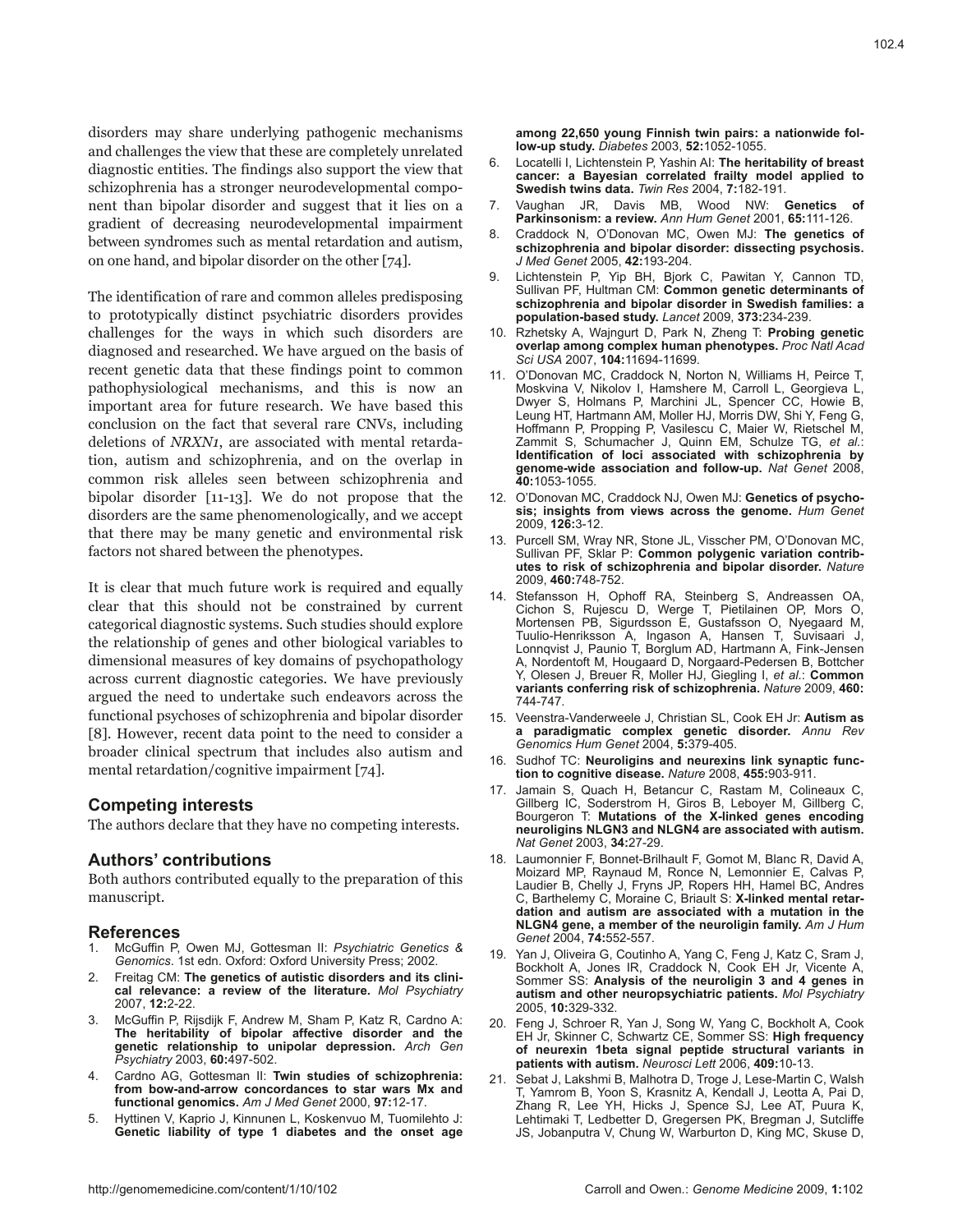Geschwind DH, Gilliam TC, *et al.*: **Strong association of** *de novo* **copy number mutations with autism.** *Science* 2007, **316:**445-449.

- 22. Szatmari P, Paterson AD, Zwaigenbaum L, Roberts W, Brian J, Liu XQ, Vincent JB, Skaug JL, Thompson AP, Senman L, Feuk L, Qian C, Bryson SE, Jones MB, Marshall CR, Scherer SW, Vieland VJ, Bartlett C, Mangin LV, Goedken R, Segre A, Pericak-Vance MA, Cuccaro ML, Gilbert JR, Wright HH, Abramson RK, Betancur C, Bourgeron T, Gillberg C, Leboyer M, *et al.*: **Mapping autism risk loci using genetic linkage and chromosomal rearrangements.** *Nat Genet* 2007, **39:**319-328.
- 23. Marshall CR, Noor A, Vincent JB, Lionel AC, Feuk L, Skaug J, Shago M, Moessner R, Pinto D, Ren Y, Thiruvahindrapduram B, Fiebig A, Schreiber S, Friedman J, Ketelaars CE, Vos YJ, Ficicioglu C, Kirkpatrick S, Nicolson R, Sloman L, Summers A, Gibbons CA, Teebi A, Chitayat D, Weksberg R, Thompson A, Vardy C, Crosbie V, Luscombe S, Baatjes R, *et al.*: **Structural variation of chromosomes in autism spectrum disorder.**  *Am J Hum Genet* 2008, **82:**477-488.
- 24. Kim HG, Kishikawa S, Higgins AW, Seong IS, Donovan DJ, Shen Y, Lally E, Weiss LA, Najm J, Kutsche K, Descartes M, Holt L, Braddock S, Troxell R, Kaplan L, Volkmar F, Klin A, Tsatsanis K, Harris DJ, Noens I, Pauls DL, Daly MJ, MacDonald ME, Morton CC, Quade BJ, Gusella JF: **Disruption of neurexin 1 associated with autism spectrum disorder.** *Am J Hum Genet* 2008, **82:**199-207.
- 25. Durand CM, Betancur C, Boeckers TM, Bockmann J, Chaste P, Fauchereau F, Nygren G, Rastam M, Gillberg IC, Anckarsater H, Sponheim E, Goubran-Botros H, Delorme R, Chabane N, Mouren-Simeoni MC, de Mas P, Bieth E, Roge B, Heron D, Burglen L, Gillberg C, Leboyer M, Bourgeron T: **Mutations in the gene encoding the synaptic scaffolding protein SHANK3 are associated with autism spectrum disorders.**  *Nat Genet* 2007, **39:**25-27.
- 26. Moessner R, Marshall CR, Sutcliffe JS, Skaug J, Pinto D, Vincent J, Zwaigenbaum L, Fernandez B, Roberts W, Szatmari P, Scherer SW: **Contribution of SHANK3 mutations to autism spectrum disorder.** *Am J Hum Genet* 2007, **81:**1289-1297.
- 27. Burbach JP, van der Zwaag B: **Contact in the genetics of autism and schizophrenia.** *Trends Neurosci* 2009, **32:**69-72.
- 28. Alarcon M, Abrahams BS, Stone JL, Duvall JA, Perederiy JV, Bomar JM, Sebat J, Wigler M, Martin CL, Ledbetter DH, Nelson SF, Cantor RM, Geschwind DH: **Linkage, association, and gene-expression analyses identify CNTNAP2 as an autismsusceptibility gene.** *Am J Hum Genet* 2008, **82:**150-159.
- 29. Arking DE, Cutler DJ, Brune CW, Teslovich TM, West K, Ikeda M, Rea A, Guy M, Lin S, Cook EH, Chakravarti A: **A common genetic variant in the neurexin superfamily member CNTNAP2 increases familial risk of autism.** *Am J Hum Genet* 2008, **82:**160-164.
- 30. Bakkaloglu B, O'Roak BJ, Louvi A, Gupta AR, Abelson JF, Morgan TM, Chawarska K, Klin A, Ercan-Sencicek AG, Stillman AA, Tanriover G, Abrahams BS, Duvall JA, Robbins EM, Geschwind DH, Biederer T, Gunel M, Lifton RP, State MW: **Molecular cytogenetic analysis and resequencing of contactin associated protein-like 2 in autism spectrum disorders.** *Am J Hum Genet* 2008, **82:**165-173.
- 31. Poot M, Beyer V, Schwaab I, Damatova N, Van't Slot R, Prothero J, Holder SE, Haaf T: **Disruption of CNTNAP2 and additional structural genome changes in a boy with speech delay and autism spectrum disorder.** *Neurogenetics* 2009. doi: 10.1007/s10048-009-0205-1.
- 32. Rossi E, Verri AP, Patricelli MG, Destefani V, Ricca I, Vetro A, Ciccone R, Giorda R, Toniolo D, Maraschio P, Zuffardi O: **A 12Mb deletion at 7q33-q35 associated with autism spectrum disorders and primary amenorrhea.** *Eur J Med Genet* 2008, **51:**631-638.
- 33. Kirov G, Gumus D, Chen W, Norton N, Georgieva L, Sari M, O'Donovan MC, Erdogan F, Owen MJ, Ropers HH, Ullmann R: **Comparative genome hybridization suggests a role for NRXN1 and APBA2 in schizophrenia.** *Hum Mol Genet* 2008, **17:**458-465.
- 34. Walsh T, McClellan JM, McCarthy SE, Addington AM, Pierce SB, Cooper GM, Nord AS, Kusenda M, Malhotra D, Bhandari A, Stray SM, Rippey CF, Roccanova P, Makarov V, Lakshmi B, Findling RL, Sikich L, Stromberg T, Merriman B, Gogtay N, Butler P, Eckstrand K, Noory L, Gochman P, Long R, Chen Z, Davis S, Baker C, Eichler EE, Meltzer PS, *et al.*: **Rare structural variants disrupt multiple genes in neurodevelopmental pathways in schizophrenia.** *Science* 2008, **320:**539-543.
- 35. Rujescu D, Ingason A, Cichon S, Pietilainen OP, Barnes MR, Toulopoulou T, Picchioni M, Vassos E, Ettinger U, Bramon E, Murray R, Ruggeri M, Tosato S, Bonetto C, Steinberg S, Sigurdsson E, Sigmundsson T, Petursson H, Gylfason A, Olason PI, Hardarsson G, Jonsdottir GA, Gustafsson O, Fossdal R, Giegling I, Moller HJ, Hartmann AM, Hoffmann P, Crombie C, Fraser G, *et al.*: **Disruption of the neurexin 1 gene is associated with schizophrenia.** *Hum Mol Genet* 2009, **18:**988-996.
- 36. International Schizophrenia Consortium: **Rare chromosomal deletions and duplications increase risk of schizophrenia.**  *Nature* 2008, **455:**237-241.
- 37. Kirov G, Grozeva D, Norton N, Ivanov D, Mantripragada KK, Holmans P, Craddock N, Owen MJ, O'Donovan MC: **Support for the involvement of large copy number variants in the pathogenesis of schizophrenia.** *Hum Mol Genet* 2009, **18:** 1497-1503.
- 38. Need AC, Ge D, Weale ME, Maia J, Feng S, Heinzen EL, Shianna KV, Yoon W, Kasperaviciute D, Gennarelli M, Strittmatter WJ, Bonvicini C, Rossi G, Jayathilake K, Cola PA, McEvoy JP, Keefe RS, Fisher EM, St Jean PL, Giegling I, Hartmann AM, Moller HJ, Ruppert A, Fraser G, Crombie C, Middleton LT, St Clair D, Roses AD, Muglia P, Francks C, *et al.*: **A genome-wide investigation of SNPs and CNVs in schizophrenia.** *PLoS Genet* 2009, **5:**e1000373.
- 39. Friedman JI, Vrijenhoek T, Markx S, Janssen IM, van der Vliet WA, Faas BH, Knoers NV, Cahn W, Kahn RS, Edelmann L, Davis KL, Silverman JM, Brunner HG, van Kessel AG, Wijmenga C, Ophoff RA, Veltman JA: **CNTNAP2 gene dosage variation is associated with schizophrenia and epilepsy.**  *Mol Psychiatry* 2008, **13:**261-266.
- 40. Kirov G, Rujescu D, Ingason A, Collier DA, O'Donovan MC, Owen MJ: **Neurexin 1 (NRXN1) deletions in schizophrenia.**  *Schizophr Bull* 2009, **35:**851-854.
- 41. Stefansson H, Rujescu D, Cichon S, Pietilainen OP, Ingason A, Steinberg S, Fossdal R, Sigurdsson E, Sigmundsson T, Buizer-Voskamp JE, Hansen T, Jakobsen KD, Muglia P, Francks C, Matthews PM, Gylfason A, Halldorsson BV, Gudbjartsson D, Thorgeirsson TE, Sigurdsson A, Jonasdottir A, Jonasdottir A, Bjornsson A, Mattiasdottir S, Blondal T, Haraldsson M, Magnusdottir BB, Giegling I, Moller HJ, Hartmann A, *et al.*: **Large recurrent microdeletions associated with schizophrenia.** *Nature* 2008, **455:**232-236.
- 42. Xu B, Roos JL, Levy S, van Rensburg EJ, Gogos JA, Karayiorgou M: **Strong association of de novo copy number mutations with sporadic schizophrenia.** *Nat Genet* 2008, **40:**880-885.
- 43. Guilmatre A, Dubourg C, Mosca AL, Legallic S, Goldenberg A, Drouin-Garraud V, Layet V, Rosier A, Briault S, Bonnet-Brilhault F, Laumonnier F, Odent S, Le Vacon G, Joly-Helas G, David V, Bendavid C, Pinoit JM, Henry C, Impallomeni C, Germano E, Tortorella G, Di Rosa G, Barthelemy C, Andres C, Faivre L, Frebourg T, Saugier Veber P, Campion D: **Recurrent rearrangements in synaptic and neurodevelopmental genes and shared biologic pathways in schizophrenia, autism, and mental retardation.** *Arch Gen Psychiatry* 2009, **66:**947-956.
- 44. Grozeva D, Kirov G, Ivanov D, Jones IR, Jones L, Green EK, St Clair D, Young AH, Ferrier IH, Farmer A, McGuffin P, Consortium WTCC, Holmans PA, Owen MJ, O'Donovan MC, Craddock N: **Rare copy number variants (CNVs): A point of rarity in genetic risk for bipolar disorder and schizophrenia?** *Arch Gen Psychiatry*, in press.
- 45. Zhang D, Cheng L, Qian Y, Alliey-Rodriguez N, Kelsoe JR, Greenwood T, Nievergelt C, Barrett TB, McKinney R, Schork N, Smith EN, Bloss C, Nurnberger J, Edenberg HJ, Foroud T,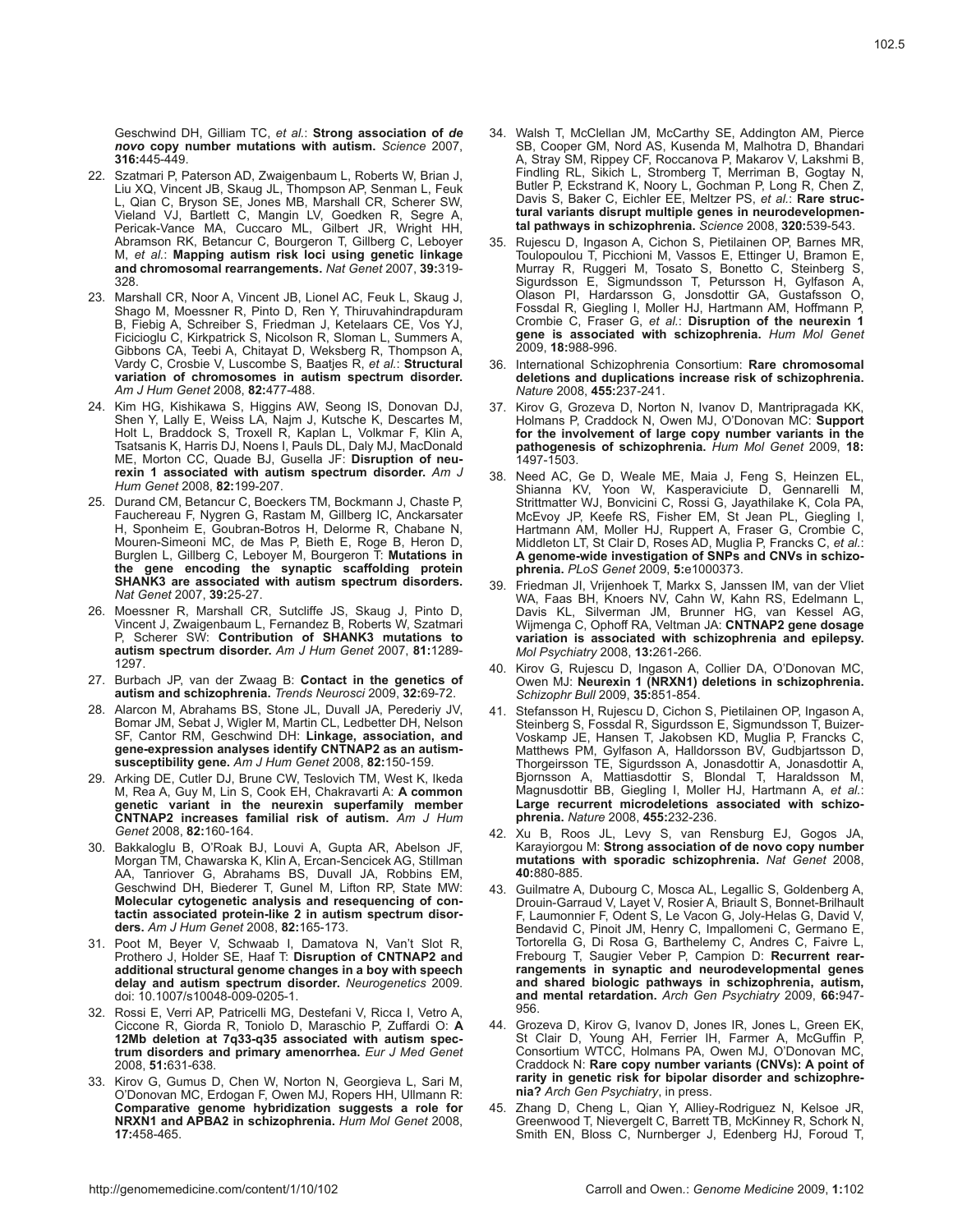Sheftner W, Lawson WB, Nwulia EA, Hipolito M, Coryell W, Rice J, Byerley W, McMahon F, Schulze TG, Berrettini W, Potash JB, Belmonte PL, Zandi PP, McInnis MG, Zollner S, *et al.*: **Singleton deletions throughout the genome increase risk of bipolar disorder.** *Mol Psychiatry* 2009, **14:**376-380.

- 46. Ben-Shachar S, Lanpher B, German JR, Qasaymeh M, Potocki L, Nagamani SC, Franco LM, Malphrus A, Bottenfield GW, Spence JE, Amato S, Rousseau JA, Moghaddam B, Skinner C, Skinner SA, Bernes S, Armstrong N, Shinawi M, Stankiewicz P, Patel A, Cheung SW, Lupski JR, Beaudet AL, Sahoo T: **Microdeletion 15q13.3: a locus with incomplete penetrance for autism, mental retardation, and psychiatric disorders.** *J Med Genet* 2009, **46:**382-388.
- 47. Miller DT, Shen Y, Weiss LA, Korn J, Anselm I, Bridgemohan C, Cox GF, Dickinson H, Gentile J, Harris DJ, Hegde V, Hundley R, Khwaja O, Kothare S, Luedke C, Nasir R, Poduri A, Prasad K, Raffalli P, Reinhard A, Smith SE, Sobeih MM, Soul JS, Stoler Takeoka M, Tan WH, Thakuria J, Wolff R, Yusupov R, Gusella JF, *et al.*: **Microdeletion/duplication at 15q13.2q13.3 among individuals with features of autism and other neuropsychiatric disorders.** *J Med Genet* 2009, **46:**242-248.
- 48. Pagnamenta AT, Wing K, Akha ES, Knight SJ, Bolte S, Schmotzer G, Duketis E, Poustka F, Klauck SM, Poustka A, Ragoussis J, Bailey AJ, Monaco AP: **A 15q13.3 microdeletion segregating with autism.** *Eur J Hum Genet* 2009, **17:**687-692.
- 49. Sharp AJ, Mefford HC, Li K, Baker C, Skinner C, Stevenson RE, Schroer RJ, Novara F, De Gregori M, Ciccone R, Broomer A, Casuga I, Wang Y, Xiao C, Barbacioru C, Gimelli G, Bernardina BD, Torniero C, Giorda R, Regan R, Murday V, Mansour S, Fichera M, Castiglia L, Failla P, Ventura M, Jiang Z, Cooper GM, Knight SJ, Romano C, *et al.*: **A recurrent 15q13.3 microdeletion syndrome associated with mental retardation and seizures.** *Nat Genet* 2008, **40:**322-328.
- 50. Mefford HC, Sharp AJ, Baker C, Itsara A, Jiang Z, Buysse K, Huang S, Maloney VK, Crolla JA, Baralle D, Collins A, Mercer C, Norga K, de Ravel T, Devriendt K, Bongers EM, de Leeuw N, Reardon W, Gimelli S, Bena F, Hennekam RC, Male A, Gaunt L, Clayton-Smith J, Simonic I, Park SM, Mehta SG, Nik-Zainal S, Woods CG, Firth HV, *et al.*: **Recurrent rearrangements of chromosome 1q21.1 and variable pediatric phenotypes.** *N Engl J Med* 2008, **359:**1685-1699.
- 51. Helbig I, Mefford HC, Sharp AJ, Guipponi M, Fichera M, Franke A, Muhle H, de Kovel C, Baker C, von Spiczak S, Kron KL, Steinich I, Kleefuss-Lie AA, Leu C, Gaus V, Schmitz B, Klein KM, Reif PS, Rosenow F, Weber Y, Lerche H, Zimprich F, Urak L, Fuchs K, Feucht M, Genton P, Thomas P, Visscher F, de Haan GJ, Moller RS, *et al.*: **15q13.3 microdeletions increase risk of idiopathic generalized epilepsy.** *Nat Genet* 2009, **41:** 160-162.
- 52. McCarthy MI, Hirschhorn JN: **Genome-wide association studies: potential next steps on a genetic journey.** *Hum Mol Genet* 2008, **17:**R156-R165.
- 53. Shi J, Levinson DF, Duan J, Sanders AR, Zheng Y, Pe'er I, Dudbridge F, Holmans PA, Whittemore AS, Mowry BJ, Olincy A, Amin F, Cloninger CR, Silverman JM, Buccola NG, Byerley WF, Black DW, Crowe RR, Oksenberg JR, Mirel DB, Kendler KS, Freedman R, Gejman PV: **Common variants on chromosome 6p22.1 are associated with schizophrenia.** *Nature* 2009, **460:**753-757.
- 54. **Genome-wide association study of 14,000 cases of seven common diseases and 3,000 shared controls.** *Nature* 2007, **447:**661-678.
- 55. Smith EN, Bloss CS, Badner JA, Barrett T, Belmonte PL, Berrettini W, Byerley W, Coryell W, Craig D, Edenberg HJ, Eskin E, Foroud T, Gershon E, Greenwood TA, Hipolito M, Koller DL, Lawson WB, Liu C, Lohoff F, McInnis MG, McMahon FJ, Mirel DB, Murray SS, Nievergelt C, Nurnberger J, Nwulia EA, Paschall J, Potash JB, Rice J, Schulze TG, *et al.*: **Genome-wide association study of bipolar disorder in European American and African American individuals.** *Mol Psychiatry* 2009, **14:**755-763.
- 56. Sklar P, Smoller JW, Fan J, Ferreira MA, Perlis RH, Chambert K, Nimgaonkar VL, McQueen MB, Faraone SV, Kirby A, de

Bakker PI, Ogdie MN, Thase ME, Sachs GS, Todd-Brown K, Gabriel SB, Sougnez C, Gates C, Blumenstiel B, Defelice M, Ardlie KG, Franklin J, Muir WJ, McGhee KA, MacIntyre DJ, McLean A, VanBeck M, McQuillin A, Bass NJ, Robinson M, *et al.*: **Whole-genome association study of bipolar disorder.**  *Mol Psychiatry* 2008, **13:**558-569.

- 57. Wang K, Zhang H, Ma D, Bucan M, Glessner JT, Abrahams BS, Salyakina D, Imielinski M, Bradfield JP, Sleiman PM, Kim CE, Hou C, Frackelton E, Chiavacci R, Takahashi N, Sakurai T, Rappaport E, Lajonchere CM, Munson J, Estes A, Korvatska O, Piven J, Sonnenblick LI, Alvarez Retuerto AI, Herman EI, Dong H, Hutman T, Sigman M, Ozonoff S, Klin A, *et al.*: **Common genetic variants on 5p14.1 associate with autism spectrum disorders.** *Nature* 2009, **459:**528-533.
- 58. Moskvina V, Craddock N, Holmans P, Nikolov I, Pahwa JS, Green E, Owen MJ, O'Donovan MC: **Gene-wide analyses of genome-wide association data sets: evidence for multiple common risk alleles for schizophrenia and bipolar disorder and for overlap in genetic risk.** *Mol Psychiatry* 2009, **14:** 252-260.
- 59. Strom SP, Stone JL, Ten Bosch JR, Merriman B, Cantor RM, Geschwind DH, Nelson SF: **High-density SNP association study of the 17q21 chromosomal region linked to autism identifies CACNA1G as a novel candidate gene.** *Mol Psychiatry* 2009. doi: 10.1038/mp.2009.41.
- 60. Ferreira MA, O'Donovan MC, Meng YA, Jones IR, Ruderfer DM, Jones L, Fan J, Kirov G, Perlis RH, Green EK, Smoller JW, Grozeva D, Stone J, Nikolov I, Chambert K, Hamshere ML, Nimgaonkar VL, Moskvina V, Thase ME, Caesar S, Sachs GS, Franklin J, Gordon-Smith K, Ardlie KG, Gabriel SB, Fraser C, Blumenstiel B, Defelice M, Breen G, Gill M, *et al.*: **Collaborative genome-wide association analysis supports a role for ANK3 and CACNA1C in bipolar disorder.** *Nat Genet* 2008, **40:**1056-1058.
- 61. Craddock N, O'Donovan MC, Owen MJ: **Psychosis genetics: modeling the relationship between schizophrenia, bipolar disorder, and mixed (or "schizoaffective") psychoses.**  *Schizophr Bull* 2009, **35:**482-490.
- 62. Hamshere ML, Green EK, Jones IR, Jones L, Moskvina V, Kirov G, Grozeva D, Nikolov I, Vukcevic D, Caesar S, Gordon-Smith K, Fraser C, Russell E, Breen G, St Clair D, Collier DA, Young AH, Ferrier IN, Farmer A, McGuffin P, Holmans PA, Owen MJ, O'Donovan MC, Craddock N: **Genetic utility of broadly defined bipolar schizoaffective disorder as a diagnostic concept.** *Br J Psychiatry* 2009, **195:**23-29.
- 63. Kakinuma H, Ozaki M, Sato H, Takahashi H: **Variation in GABA-A subunit gene copy number in an autistic patient with mosaic 4 p duplication (p12p16)**. *Am J Med Genet B Neuropsychiatr Genet* 2008, **147B:**973-975.
- 64. Bolton PF, Dennis NR, Browne CE, Thomas NS, Veltman MW, Thompson RJ, Jacobs P: **The phenotypic manifestations of interstitial duplications of proximal 15q with special reference to the autistic spectrum disorders.** *Am J Med Genet* 2001, **105:**675-685.
- 65. Cook EH Jr, Lindgren V, Leventhal BL, Courchesne R, Lincoln A, Shulman C, Lord C, Courchesne E: **Autism or atypical autism in maternally but not paternally derived proximal 15q duplication.** *Am J Hum Genet* 1997, **60:**928-934.
- 66. Lise MF, El-Husseini A: **The neuroligin and neurexin families: from structure to function at the synapse.** *Cell Mol Life Sci* 2006, **63:**1833-1849.
- 67. Dean C, Dresbach T: **Neuroligins and neurexins: linking cell adhesion, synapse formation and cognitive function.**  *Trends Neurosci* 2006, **29:**21-29.
- 68. Okamoto N, Kubota T, Nakamura Y, Murakami R, Nishikubo T, Tanaka I, Takahashi Y, Hayashi S, Imoto I, Inazawa J, Hosokai N, Kohsaka S, Uchino S: **22q13 Microduplication in two patients with common clinical manifestations: a recognizable syndrome?** *Am J Med Genet A* 2007, **143A:**2804-2809.
- 69. Wilson HL, Wong AC, Shaw SR, Tse WY, Stapleton GA, Phelan MC, Hu S, Marshall J, McDermid HE: **Molecular characterisation of the 22q13 deletion syndrome supports the role of haploinsufficiency of SHANK3/PROSAP2 in the major neurological symptoms.** *J Med Genet* 2003, **40:**575-584.